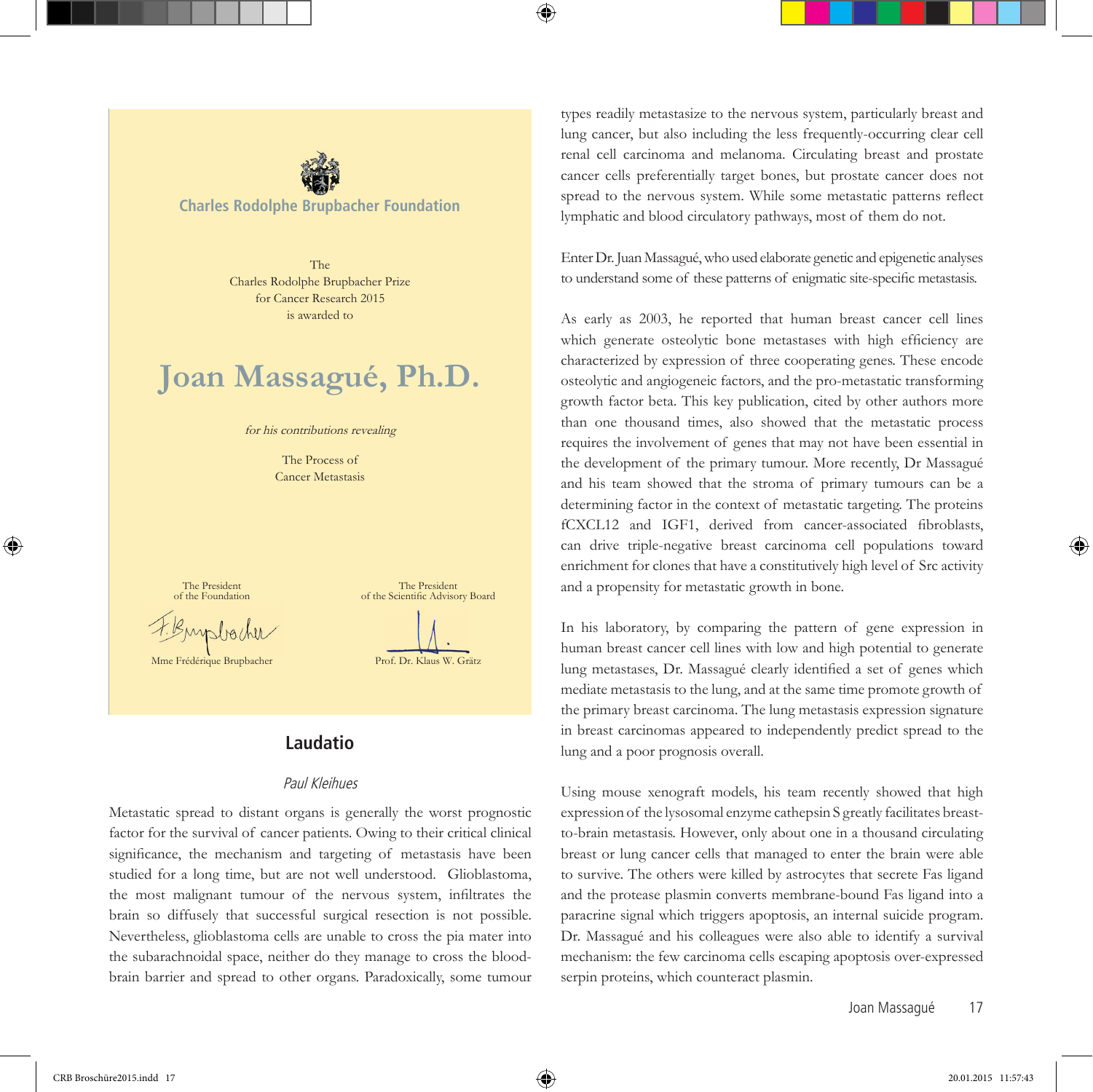Clear cell renal cell carcinomas are the most common malignant neoplasm of the kidney in adults. They typically spread to the lung via the vena cava, but they also spread to unusual sites, including the brain, sometimes several years after resection of the primary neoplasm. Up to 70% of these tumours are attributable to inactivation of the von-Hippel-Lindau gene by mutation, allelic deletion or epigenetic silencing. The von-Hippel-Lindau gene product, normally specified as VHL, causes degradation of the hypoxia inducible factor HIF2 α that activates the expression of several genes with tumorigenic and prometastatic functions. Dr. Massagué has shown that DNA methylation restricts expression of the metastasis-associated VHL-HIF target genes and thereby reduces the capacity of affected cells to spread to other organs. This demonstrates that in some cancers, including clear cell renal cell carcinoma, development of the capacity to metastasize becomes operative during progression along the tumour-initiating pathway. Hence the metastatic cascade may be less dependent on metastasis-promoting driver mutations in the primary tumour than on epigenetic stimulation of cell survival and self-renewal mechanisms.

These are just a few of the many examples of Dr. Massagué's scientific discoveries that have greatly influenced the field of organ-specific metastatic spread. Identifying the genes responsible for initiation and completion of the metastatic process may allow development of strategies to decrease or abolish the capacity of circulating tumour cells to form metastases in distant organs.

In recent years, evidence has emerged that the two main themes of this year's Symposium – cancer stem cells and mechanisms of metastasis – are tightly linked biologically. Dr. Massagué and colleagues have emphatically shown that phenotypic properties and signalling pathways of disseminated cancer cells that enable metastatic growth in distant organs overlap significantly with those of normal stem cells. The chance that a cancer cell will emigrate from a primary neoplasm to form a metastasis is incredibly low. There are, however, shelters in which these cells may survive. One such place is the bone marrow, a classical site where tumour stem cells can hide and from which they may eventually migrate and successfully colonize other tissues. In very elegant studies, Dr. Massagués team showed that in the brain there is a perivascular niche that greatly facilitates colonization. Metastasis-initiating cancer cells, after overcoming the blood-brain barrier, stick to and grow on the surface of blood capillaries. This interaction with capillaries ensures a generous supply of oxygen and glucose, which enables the formation

Throughout his scientific career, Dr. Massagué has been scientifically productive and innovative. His work on mechanisms of metastasis has finally opened the door to a better understanding of the fundamentals of the metastatic process and we look forward to more discoveries from his laboratory, which we hope will lead to metastasis-preventing treatments. On behalf of the Charles Rodolphe Brupbacher Foundation and all of us at this exciting symposium, sincere congratulations to Dr. Massagué as recipient of the Brupbacher Award 2015 !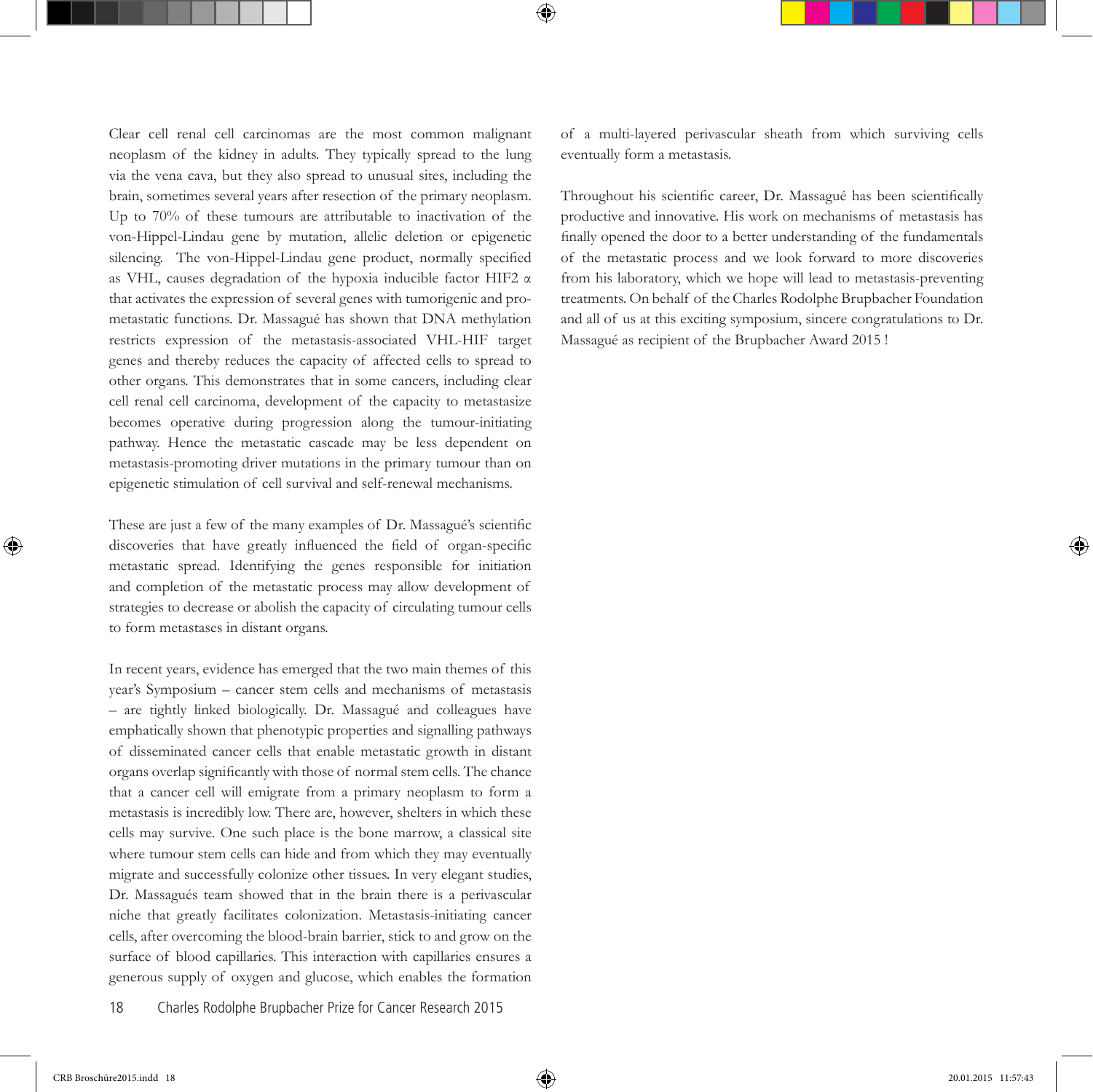#### Summary Curriculum vitae



**Appointment** Director, Sloan Kettering Institute

**Address** Memorial Sloan Kettering Cancer Center, Box 116, 1275 York Avenue, New York, NY 10065

**Date of Birth** April 30, 1953.

#### **Education**

| 1975 |  | B.S., University of Barcelona |  |  |
|------|--|-------------------------------|--|--|
|------|--|-------------------------------|--|--|

1978 PhD, Biochemistry, University of Barcelona.

#### **Professional Appointments**

| 1979–82 Research Fellow, Brown University.   |
|----------------------------------------------|
| 1982-85 Assistant Professor of Biochemistry, |

- U. Massachusetts Medical School
- 1985–89 Associate Professor of Biochemistry, U. Massachusetts Medical School
- 1989– Alfred P. Sloan Chair, Memorial Sloan Kettering Cancer Center
- **Joan Massagué** 1989–13 Chairman, Cell Biology and Cancer Biology and Cancer Biology Programs, MSKCC
	- 1990–13 Investigator, Howard Hughes Medical Institute
	- 2014– Director, Sloan Kettering Institute
	- 2014– Provost, Gerstner Sloan Kettering Graduate School of Biomedical Sciences

# **Advisory Boards** (partial list)

- 1996–00 Board of Scientific Advisors, National Cancer Institute
- 1998–10 External Advisory Board, MD Anderson Cancer Center
- 2000–14 Member and Chair, Scientific Advisory Board, CNIO, Madrid
- 2009–12 Board of Directors, American Association for Cancer Research
- 2006– Adjunct Director; External Advisory Board Institute for Research in Biomedicine Barcelona
- 2010– Board of Trustees, The Vilcek Foundation
- 2014– Chair, External Advisory Board, Institute for Research in Biomedicine Barcelona
- 2015– Scientific Review Board, Howard Hughes Medical Institute

# **Editorial Boards** (partial list)

Proceedings of the National Academy of Sciences USA; Cell; Genes & Development; EMBO Journal; EMBO Molecular Medicine; Journal of Clinical Investigation; Journal of Cell Biology; Cancer Discovery; eLife

# **Awards And Honors** (partial list)

- 1979 Fulbright Foundation Postdoctoral Fellowship
- 1993 King Juan Carlos I Research Prize
- 1998 Member, European Molecular Biology Organization
- 1999 Member, American Academy of Arts and Sciences
- 2000 Member, National Academy of Sciences, USA
- 2004 Member, Royal Academy of Medicine of Spain
- 2004 Prince of Asturias Award in Science and Technology
- 2005 Member, Royal Academy of Pharmacy of Spain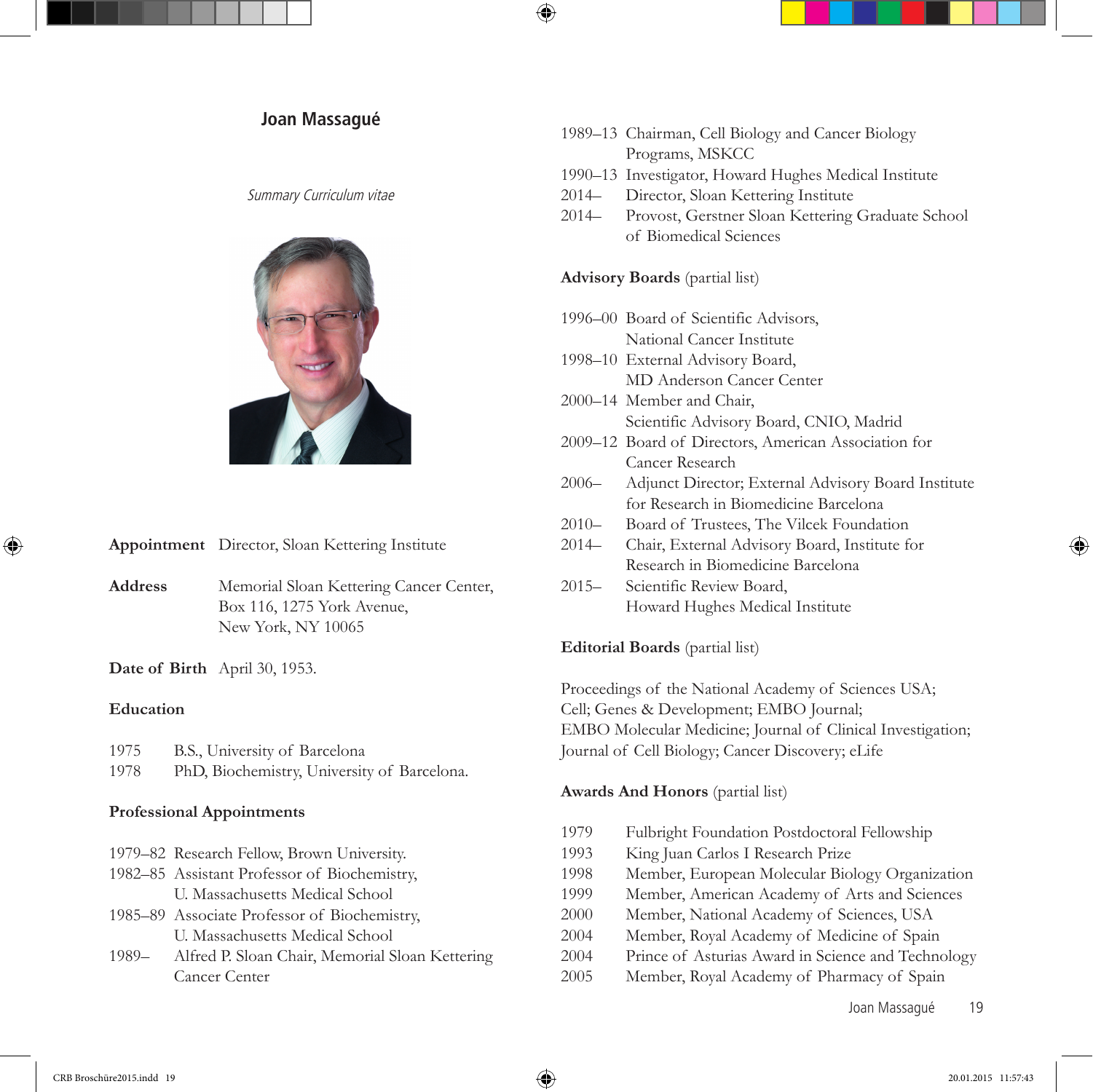| 2006 | Member, Institute of Medicine, USA                    |
|------|-------------------------------------------------------|
| 2006 | Vilcek Prize                                          |
| 2007 | Passano Laureate Prize                                |
| 2008 | Frontiers Prize in Biomedicine, BBVA Foundation       |
| 2009 | G.H.A. Clowes Memorial Award,                         |
|      | American Association for Cancer Research              |
| 2010 | Feodor Lynen Medal,                                   |
|      | Nature-Miami Winter Symposia                          |
| 2011 | Robert J. and Claire Pasarow Prize in Cancer Research |
| 2011 | Breast Cancer Innovator Award,                        |
|      | Department of Defense                                 |
| 2014 | National Prize of Culture, Catalonia                  |
| 2014 | National Prize for Research, Spain                    |

# **Publications** (partial list)

Wrana, J.L., Attisano, L., Wieser, R., Ventura, F. and Massagué, J., Mechanism of activation of the TGF-beta receptor. Nature 370, 341-347 (1994)

Polyak, K., Lee, M.-H., Erdjument-Bromage, H., Koff, A., Roberts, J.M., Tempst, P. and Massagué, J., Cloning of p27Kip1, a cyclin-dependent kinase inhibitor and a potential mediator of extracellular antimitogenic signals. Cell 78, 59-66 (1994)

Liu, F., Hata, A., Baker, J.C., Doody, J., Cárcamo, J., Harland, R.M. and Massagué, J., A human Mad protein acting as a BMPregulated transcriptional activator. Nature 381, 620- 623 (1996)

Seoane, J., Le, H.-V., Shen, L., Anderson, S.A. and Massagué, J., Integration of Smad and Forkhead pathways in the control of neuroepithelial and glioblastoma cell proliferation. Cell 117, 211-223 (2004)

Minn, A.J., Gupta, G.P., Siegel, P.M., Bos, P.D., Shu, W., Giri, D.D., Viale, A., Olshen, A.B., Gerald, W.L. and Massagué, J., Genes that mediate breast cancer metastasis to lung. Nature 436, 518-524 (2005)

Gupta, G.P., Nguyen, D.X., Chiang, A., Kim, J.Y., Nadal, C., Gomis, R.R., Manova-Todorova, K. and Massagué. J. Mediators of vascular remodeling co-opted for sequential steps in lung metastasis. Nature 446, 765-770 (2007)

Tavazoie, S.F., Alarcón, C., Oskarsson, T., Padua, D., Wang, Q., Bos, P.D., Gerald, W.L. and Massagué, J. Endogenous human microRNAs that suppress breast cancer metastasis. Nature 451, 147-152 (2008)

Kim, M.-Y., Oskarsson, T., Acharyya, S., Nguyen, D.X., Zhang, X H.-F., Norton, L., and Massagué, J. Tumor self-seeding by circulating cancer cells. Cell 139, 1315-1326 (2009)

Xi, Q., Wang, Z., Zaromytidou, A., Zhang, X. H.-F., Chow-Tsang, L.F., Liu, J.X., Kim, H., Manova, K., Kaartinen, V., Studer, L., Mark, W., Patel, D.J. and Massagué, J. A poised chromatin platform for TGF-b access to master regulators. Cell 147, 1511-1524 (2011)

Valiente, M., Obenauf, A.C., Jin, X., Chen, Q., Zhang, X.H.F., Lee, D.J., Chaft, J.E., Kris, M.G., Huse, J.T., Brogi, E. and Massagué, J. Serpins promote cancer cell survival and vascular cooption in brain metastasis. Cell 156, 1002-1016 (2014)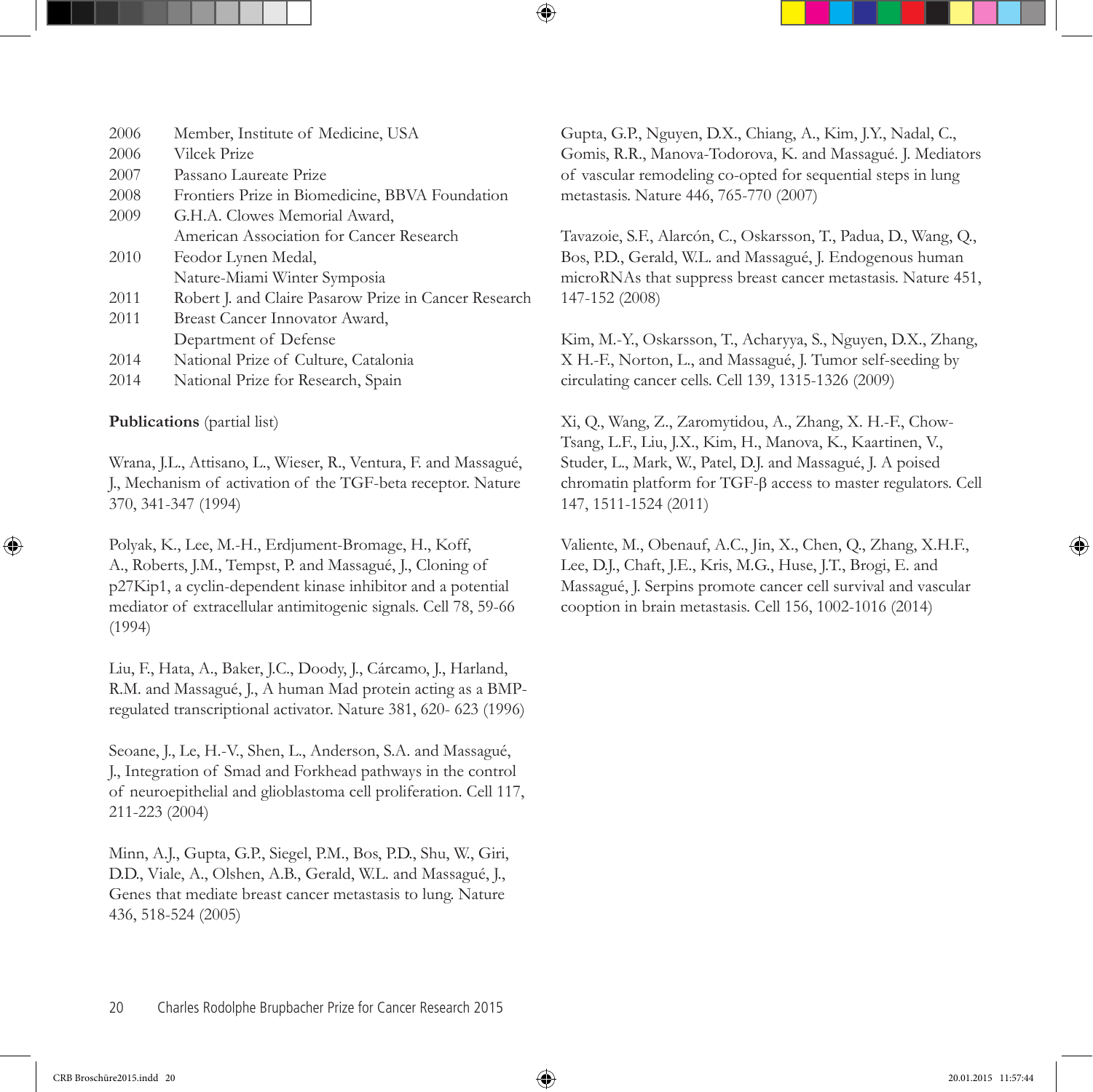#### **Molecular Basis of Metastasis**

#### Joan Massagué

Metastasis, the process by which cancer cells from a primary tumor infiltrate and overtake distant organs, is a central obstacle in oncology today. It would be difficult to overstate the medical and societal importance of this problem. Approximately 90% of deaths from cancer are directly caused by metastasis, not by the primary tumor. A diagnosis of cancer is typically followed by resection of the primary tumor, but by then spread of cancer cells to distant organs may already have occurred. Despite treatment advances to eradicate the residual disease, current clinical management of overt metastasis rarely results in a cure. The mechanisms underlying metastasis must therefore be understood and mined for effective therapies to advance cancer treatment beyond this roadblock.

Metastasis is an old problem. The spreading capacity of malignant tumors earned this disease its name over two millennia ago. Hippocrates called it karkinos (crab, in Greek) in reference to the projections spreading from the tumor like legs from a crab's body. By the 19th century metastasis was recognized as the result of tumor seeds that spread cancer to other organs. In the 1970s Isaiah Fidler and others described many of the basic features of metastasis, including the different profile of affected organs in different types of cancer, the role of the circulation in metastatic dissemination, and the varying metastatic capacity of cancer cells in a heterogeneous tumor. Up until the late 1990s, however, our knowledge about the molecular basis of metastasis remained descriptive in nature. Mechanistic insights were limited to how cancer cells migrate and invade surrounding tissues. While invasion and migration are necessary early steps for tumor dissemination, the vast majority of cancer cells that leave a tumor perish. The mechanisms allowing cancer cells to survive as metastatic seeds and colonize distant organs remained a mystery. The daunting complexity of the metastasis and the lack of appropriate research tools deterred work on the problem.

Three developments at the turn of this millennium paved the way for more research: One was the epic success pioneered by Michael Bishop and Harold Varmus in the 1970s, and joined by many others, to identify genes and molecular pathways that initiate tumor formation. This progress suggested that metastasis eventually could also be dissected

and understood at the molecular level. The second was the recognition, eloquently highlighted by Robert Weinberg and Douglas Hanahan, that primary tumors contain a large presence of non-cancerous stromal cells that supports the growth of the tumor. This suggested that the tumor microenvironment could also play a role in selecting for metastatic traits during the clonal evolution of tumor cell populations. The third development was the advent of new technologies, including genome sequencing, gene expression analysis, and in vivo cell imaging that provided key tools to investigate metastasis. These three advances converged to make a mechanistic assault on metastasis possible.

Within this context, lessons learned from dissecting the TGFβ signal transduction pathway turned my attention to metastasis. The transforming growth factor β (TGFβ) pathway plays crucial roles in embryonic development, tissue regeneration, and immunity. Its malfunctions cause congenital disorders, chronic inflammation, fibrotic diseases, and cancer. Earlier, we identified the TGFβ receptors, their signaling mechanism, and the central concept of how this pathway regulates gene expression to control cell proliferation and fate. Of particular interest to us was the paradoxical role of TGFβ in cancer. TGFβ acts as both a suppressor of tumor initiation and a promoter of metastasis. To form tumors, cancer cells must avoid the anti-tumor effect of TGFβ by losing cell death responses to this factor. With this done, cancer cells are free to use TGFβ for metastasis. Asking how so, we found that in breast tumors TGFβ from the stroma stimulates cancer cells to produce angiopoietin-like 4. Educated in this manner, cancer cells can leave the tumor, lodge in lung capillaries and use angiopoietin-like 4 to break out of blood vessels into the tissue. The resulting accumulation of metastatic seeds in the lungs increases the risk of metastasis. These observations taught us that metastatic cells are selected to make use of anything that helps them pass through barriers. We postulated that metastatic cells must have organ-specific traits that are selected during the colonization of different organs. Based on this notion, and using mice as cell sorters, we isolated cancer cells with different organ tropisms from heterogeneous tumor populations of the same patient. These experimental models combined with data from large sets of human clinical samples led to the identification of many genes in breast, lung, and renal cancers that promote or suppress metastasis to the bones, the lungs, or the brain. Some of these genes encode proteins, others micro-RNAs. Their analysis in model systems uncovered unsuspected mechanisms of cancer cell infiltration of distinct organs, survival in the new host tissue, and unbridled outgrowth of metastatic colonies. Notably, these genes not only mediated organ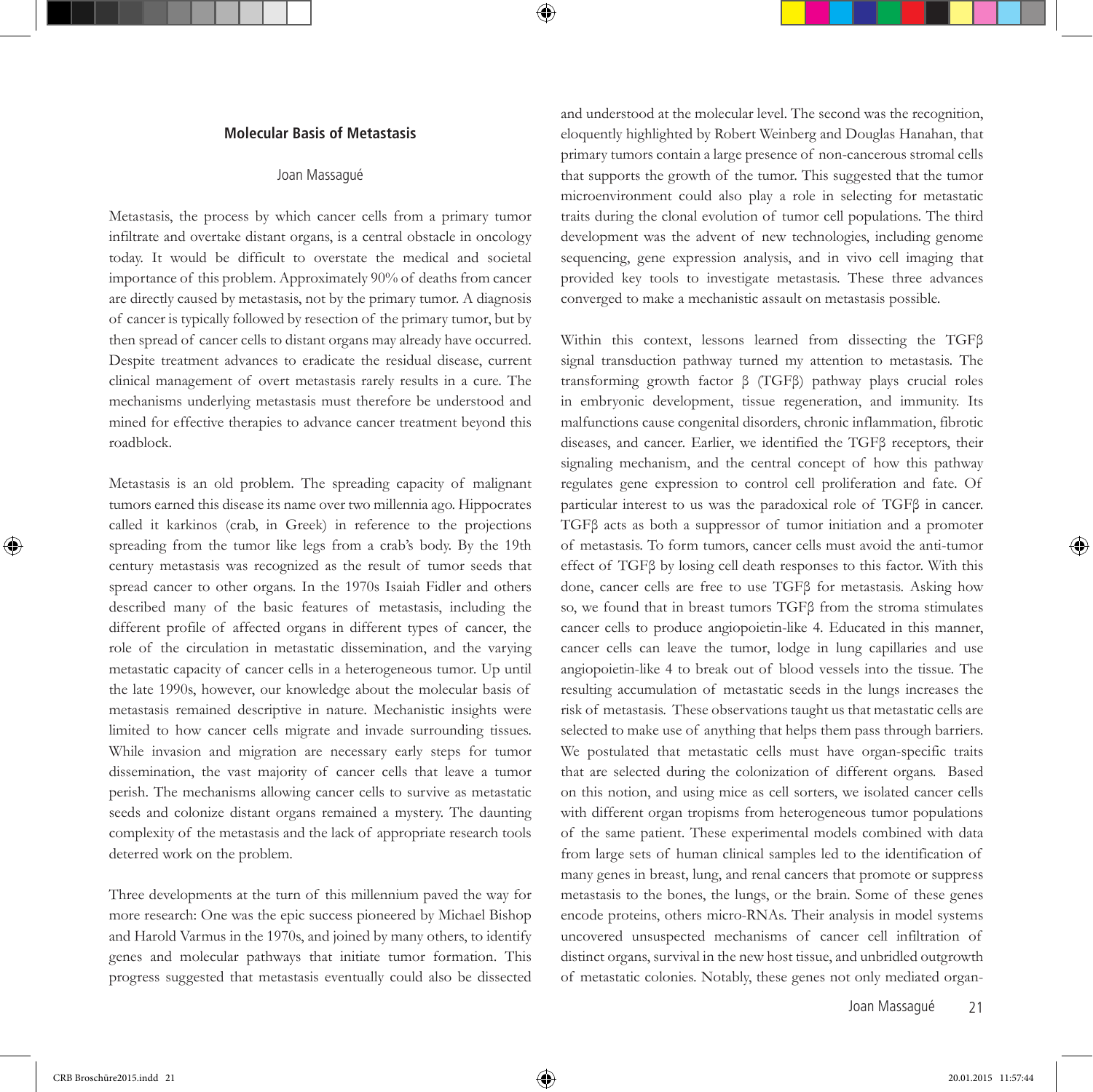specific metastasis in experimental models but predicted relapse to these organs in patients.

These findings foster an intensely Darwinian view of the metastatic process. Metastasis appears as the end result of a selection process in which cancer cells progress through highly demanding steps. Although circulation patterns matter somewhat, cancer cells in the circulation can reach all the organs of the body. No organ microenvironment is favorable to incoming cancer cells. All organs are hostile, some just a little less so than others. Each step in the metastatic sequence is a narrow bottleneck that causes the demise of the vast majority (>99%) of the cancer cells engaged in the process. Each step selects for cells that, though epigenetic changes more than through specific mutations, have gained a higher probability of succeeding. No single gene mutation or deviant mechanism could help cancer cells navigate the entire ordeal. Rather, the selected cancer cells resort to different gene products that in combination increase the probability of successful passage through a particular step. The combination of these cell-autonomous and environmental determinants dictates the organ distribution and the efficacy of metastasis in a given cancer.

Three additional revelations punctuated our work on the molecular basis of metastasis. First, disseminated cancer cells depend on mechanisms that selectively amplify survival and stemness pathways in microenvironment-dependent manner. This phenomenon is manifest in the survival of VCAM1-positive breast cancer cells that profitably interact with leukocytes in the lung parenchyma, or the survival of SRCpositive breast cancer cells that interact with CXCL12-rich mesenchymal cells in the bone marrow. Similarly, breast cancer cells can support their tumor-initiating capacity by producing the extracellular matrix protein tenascin-C, a protein of stem cell niches that enhances Notch and Wnt signaling in metastasis-initiating cells. Moreover, cancer cells can resist the stresses of metastasis and chemotherapy alike by engaging myeloid cells via a TNF-CXCL1-S100A8/9 paracrine loop.

Another unexpected revelation was the phenomenon of tumor selfseeding, whereby previously disseminated metastatic cells can reinfiltrate the tumor of origin. Aggressive clones that leave a tumor and survive in distant organs can re-enter the circulation, re-infiltrate the tumor or origin and expand in this supportive microenvironment. A result of this dynamic cycle is the amplification of aggressive metastatic populations in the primary tumor or in the inflamed parenchyma after tumor removal. Tumor self-seeding provides a plausible explanation for various clinical manifestations of metastasis, response to therapy, or resistance to it. Therefore interference with this process provides an opportunity for therapy against tumor recurrence.

The diversity of metastatic mediators discovered over the past decade underscores the complex biology of this process and, at the same time, raises sobering questions about the possibility of developing drugs to combat metastasis in multiple organs and in different types of cancer. However, recent findings offer hope in this regard. We found that disseminated cancer cells need to adhere to the external surface of blood capillaries, coopting the vessels in order to survive and initiate metastatic growth. To this end, cancer cells express the cell adhesion molecule L1CAM. L1CAM is normally expressed in developing neurons for neurite extension and synapse formation during brain development. Prior reports noted the anomalous expression of L1CAM in different types of cancer as an indicator of poor prognosis. Our unexpected finding that L1CAM mediates vascular cooption by metastatic cells for colony outgrowth points at a general mediator of metastasis at a variety of sites that could be targeted therapeutically.

I hope that this brief review shows that the progress to date has debunked the old myth of metastasis being too difficult to dissect molecularly or deconstruct conceptually. Indeed, the field at large has now embraced the task of taking this problem to the next level of molecular definition, and towards more effective treatments. For example, we are now poised to make progress on the most ominous complication of cancer: brain metastasis. Brain metastasis is highly disruptive and lethal. It is estimated to affect nearly 400,000 people in the US and Europe alone, and is on the rise. Clearly more work on brain metastasis is in order. Finally, latent metastasis –the state of disseminated cancer cells that have not yet initiated aggressive outgrowth– represents a major untapped opportunity to prevent metastasis. By learning more about the mechanisms that sustain latent metastatic cells in hiding and oblivious to drugs that only kill growing cells, we should be able to increase the efficacy of adjuvant therapies to rid the patient's body of residual disease after the removal of a primary tumor. Given the recent rapid progress in our mechanistic understanding of metastasis, I have no doubt that problems such as the secrets of latent disease or the nature of brain metastasis will be conquered.

#### References:

Kang Y et al (2003): A multigenic program mediating breast cancer metastasis to bone. Cancer Cell 3:537–49.

Minn AJ et al (2005): Genes that mediate breast cancer metastasis to lung. Nature 436:518–524.